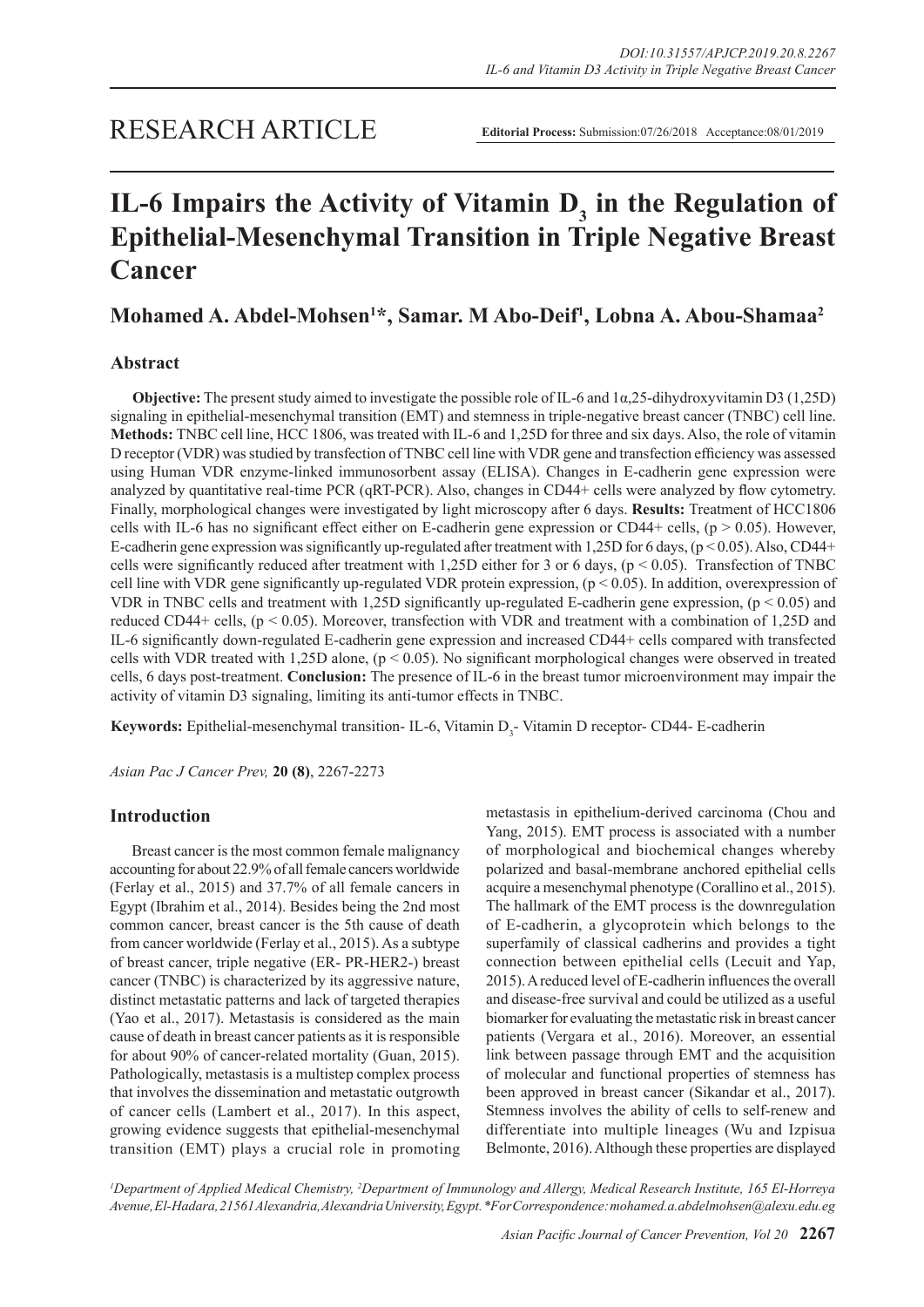#### *Mohamed A. Abdel-Mohsen et al*

by adult stem cells to maintain tissue homeostasis, Cancer Stem Cells (CSCs), a small population of cells within tumors holding stemness properties, are responsible for tumor recurrence, metastasis, and drug resistance (Aponte and Caicedo, 2017). A transmembrane glycoprotein, CD44, has been recognized as one of the key markers for stemness in breast cancer (Shima et al., 2017). CD44 is an important receptor for several extracellular matrix ligands, promoting migration in normal cells and is highly expressed in cancer cells (Senbanjo and Chellaiah, 2017).

Evidently, the tumor microenvironment plays a fundamental role in tumor development, metastasis, and response to therapy (Mittal et al., 2018). Being clinically relevant to the breast tumor microenvironment, interleukin-6 (IL-6) plays an important role in the pathophysiology of cancer (Gyamfi et al., 2018). Thus, aberrant IL-6 expression has been positively associated with the development and progression of carcinomas in human, particularly with an increased metastatic burden and diminished overall survival (Johnson et al., 2018). It has been suggested that IL-6 is capable of inducing EMT phenotype with the enrichment of CD44+ cells in some breast cancer cell lines (Xie et al., 2012).

On the other hand,  $1\alpha$ , 25-dihydroxyvitamin D<sub>3</sub>  $(1,25D)$ , the active metabolite of vitamin  $D_3$ , has been found to inhibit a number of critical processes for tumor survival and progression including EMT (Jeon and Shin, 2018). Also, in vitro and xenograft studies indicated that 1,25D decreased tumor growth and reduced CD44 expression, and this may reflect the role of 1,25D in targeting breast cancer stem cells (So et al., 2013; Wahler et al., 2015).

Accordingly, the present study aimed to shed more lights to the crosstalk between IL-6 and 1,25D in the regulation of E-cadherin gene expression, as EMT marker and CD44+ cells, as a marker for stemness, in TNBC cells. To approach the aim of the present study, the HCC1806 TNBC cell line was treated with IL-6 and 1,25D for 3 and 6 days. It should be noted that treatment was also carried out in transfected cells with vitamin D receptor (VDR). E-cadherin gene fold change and CD44+ cells were assessed three and six days post-treatment. Also, morphological changes were investigated 6 days posttreatment.

# **Materials and Methods**

#### *Cell culture*

Triple Negative human breast cancer cell line HCC1806 was obtained from American type culture collection (ATCC, Manassas, VA, USA). HCC1806 cells were maintained in DMEM high glucose with L-glutamine (Lonza, Verviers, Belgium) supplemented with 10% fetal bovine serum (FBS) (Sigma-Aldrich, St Louis, MO, USA). For EMT induction, HCC1806 cells were cultured in complete growth medium containing 50 ng/ml IL-6 (R and D systems, Minneapolis, MN, USA). To investigate the role of 1,25D, HCC1806 cells were cultured in complete growth medium containing 100 nM 1,25D (Sigma-Aldrich, St Louis, MO, USA).

## *Over-expression of VDR in HCC1806 cells*

VDR was over-expressed in HCC1806 cells by transient transfection using Myc-DDK-tagged human VDR ORF clone (NM\_001017535) (Cat# RC219628) which was obtained from Origene Technologies (Rockville, MD) using standard techniques. Transfection was carried out with Lipofectamine 3000® and Opti-MEM® I reduced serum medium (Invitrogen™, Carlsbad, CA, USA). The day before transfection, cells  $(2 \times 10^5 \text{ cells /well})$  were plated in 0.5 ml of complete growth medium on a 24-well plate. On the day of transfection, cell density was 70% confluent and the growth medium was removed from cells and replaced with 0.5 ml of complete growth medium. For each well of cells to be transfected, 1 μg of DNA was diluted in 50 μl of Opti-MEM® I reduced serum media and 2 μl P3000™ Reagent was added directly to the diluted DNA. Lipofectamine 3000® reagent (1.5 μl) was diluted with 25ul Opti-MEM® I reduced serum media and then added to 25 ul diluted DNA (with P3000™ Reagent), mixed gently and incubated 5 min at room temperature to form DNA - Lipofectamine 3000® reagent complexes. After 5 min incubation, 50 μl of the DNA-Lipofectamine 3000® Reagent complex was added directly to each well containing cells and mixed gently. After incubation for 3 days at 37 $\degree$ C in a CO<sub>2</sub> incubator, the medium was replaced with fresh complete growth medium. VDR protein expression was analyzed by ELISA to confirm the transgene expression.

## *Analysis of VDR protein expression*

Three days post-transfection with VDR ORF clone, cells were diluted with PBS (PH 7.2- 7.4) to 1 million/ ml. Cells were damaged with repeated freeze-thaw to release intracellular components. The cell suspension was centrifuged 20 min at speed of 3,000 rpm. Supernatants were assayed for VDR protein expression using Human VDR ELISA kit obtained from Shanghai Sunred Biological Technology (Shanghai, China). VDR protein expression was significantly up-regulated (25%), in VDR overexpressed (VDR OE.) groups ( $p = 0.008$ ), Figure (1). Transfected cells were treated either by 1,25D alone or a combination of 1,25D and IL-6.

### *RNA extraction and reverse transcription*

Cells were harvested, and RNA was extracted using RNA-spinTM Total RNA Extraction Kit obtained from iNtRON Biotechnology, INC. (Kyungki-Do, KOREA) following the manufacturer's protocol. One microgram of total RNA was reverse transcribed into cDNA using TIANScript RT Kit obtained from TIANGEN (Shanghai, China) following the manufacturer's protocol.

#### *Quantitative Real-time PCR*

Quantitative Real-time PCR (qRT-PCR) was performed using QuantiFast® SYBR® Green PCR Master obtained from Qiagen (Germantown, MD, USA) using an ABI PRISM 7500 Sequence Detection System (Perkin-Elmer/ Applied Biosystems, Rotkreuz, Switzerland). Data were analyzed and normalized to the expression of the housekeeping gene GAPDH. The fold change of target mRNA expression was calculated based on the threshold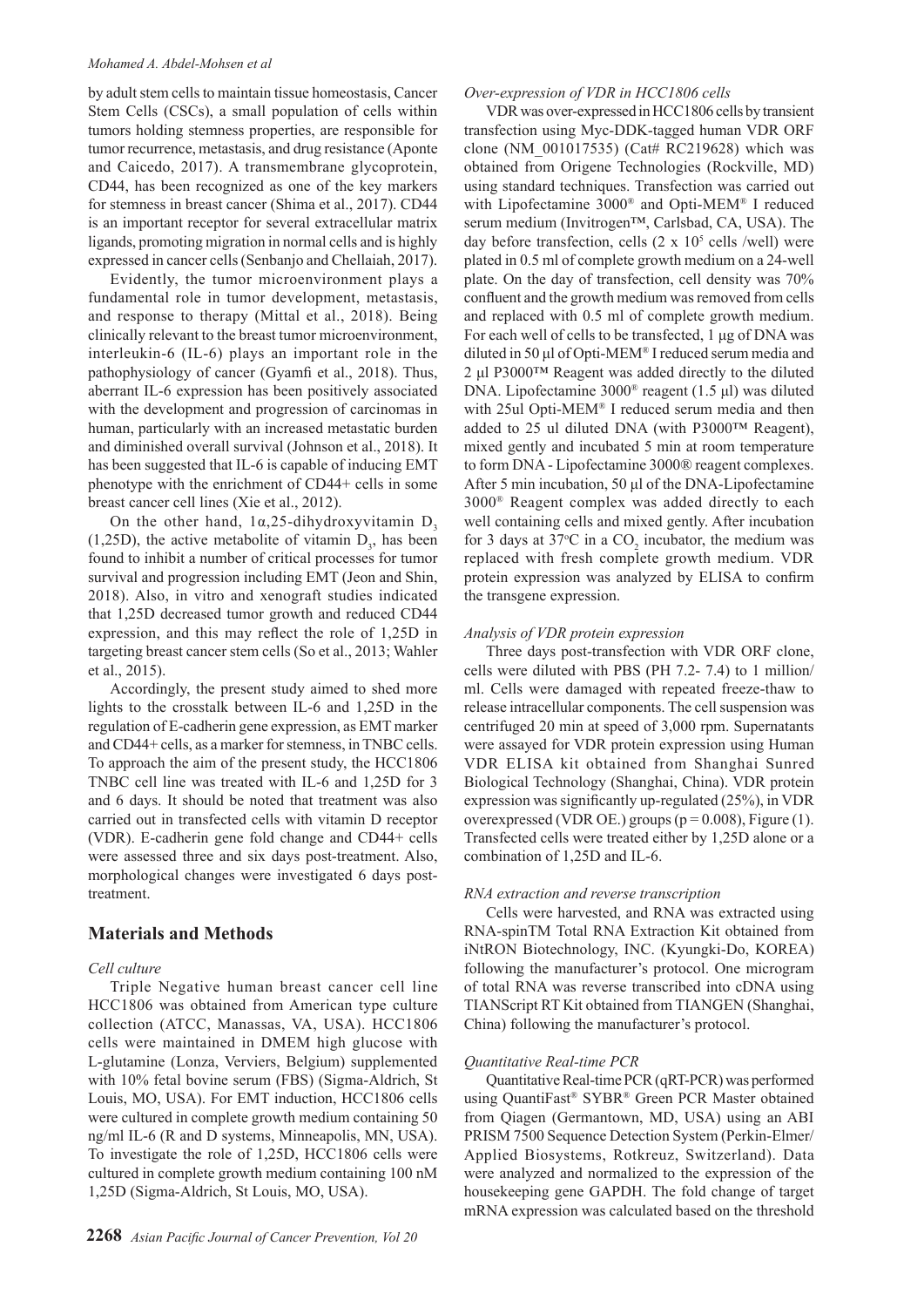# cycle (Ct) using the  $2$ <sup>- $\triangle$  $\triangle$ Ct method.</sup>

Primer sequences are as follow:

E-cadherin: GenBank Accession number: NM\_004360 Forward, 5'-CCCACCACGTACAAGGGTC-3', Reverse, 5'-TGGGGTATTGGGGGCATC-3'; GAPDH: GenBank Accession number: NC\_000012 Forward: 5'-GATGCTGGCGCTGAGTACG-3', Reverse: 5'- CTAAGCAGTTGGTGGTGC-3'

## *Flow cytometric analysis*

Cells were trypsinized, suspended into single-cell mixtures and washed with PBS. Next, cells  $(1 \times 10^6 \text{ cells})$ were incubated at room temperature in the dark for 30 min with monoclonal antibodies specific for human cell surface marker CD44-FITC (Immunostep, Scientific Park of the University of Salamanca, Spain) and analyzed on BD FACS Calibur flow cytometer (BD Biosciences).

#### *Light microscopy*

 $HCC1806$  cells  $(2 \times 10^5 \text{ cells})$  were maintained in DMEM high glucose with L-glutamine supplemented with 10% fetal bovine serum. The cells were left untreated or treated with 50 ng/ml IL-6 or 100 nM 1,25D or transfected with VDR ORF clone and treated with either 100 nM 1,25D or combination of 50 ng/ml IL-6 and 100 nM 1,25D. The media was replenished every 48 hours for 6 days. The effect of treatment on cell morphology was investigated by light microscopy (Magnification x 200).

#### *Statistical analysis*

Differences among groups were analyzed using a chi-squared or variance (ANOVA) method using SPSS (20.0) software (SPSS, Chicago, IL, USA). For normally distributed data, a comparison between more than two populations was analyzed by ANOVA with a post-hoc Tukey's multiple comparison test. A probability level of 0.05 was chosen for statistical significance.

# **Results**

## *Effect of IL-6 on E-cadherin gene expression and CD44+ cells in the TNBC cell line*

As a hallmark of EMT, E-cadherin gene fold change was measured by qRT-PCR. Treatment of HCC1806 cells with IL-6 insignificantly down-regulated E-cadherin gene expression after 3 days, ( $p = 0.857$ ). While the down-regulation of E-cadherin gene expression was more pronounced after 6 days, it has not attained a significant level,  $(p = 0.197)$ , Figure 2. Being one of the key markers of stemness in TNBC, CD44+ cells were assessed by flow cytometer. CD44+ cells were insignificantly modified after treatment with IL-6 either for 3 or 6 days,  $(p = 0.58)$ ;  $p = 0.741$ , respectively), Figure 3.

## *Regulation of E-cadherin gene expression and CD44+ cells by 1,25D in TNBC cell line*

E-cadherin gene expression was significantly up-regulated after treatment with 1,25D for 6 days,



Figure 1. Compare the Expression of VDR Proteins in the Control Cells with Transfected Cells Alone without Treatment. VDR protein expression was significantly increased in transfected cells with VDR (VDR OE.) compared to untransfected cells (control). Student's t-test was applied,  $(* p \le 0.05, ** p \le 0.01)$ .



Figure 2. Effect of IL-6, 1,25D, and VDR on E-cadherin Gene Expression in HCC1806 Cells, Three and Six Days Post-treatment. Quantitative Real-time PCR was used to measure E-cadherin gene expression and the data were normalized to GAPDH gene expression. Experiments were performed in triplicate and the data are presented as the mean ± SD. post-hocTukey's multiple comparison test was applied (a significance vs control group, b significance vs IL-6 group, c significance vs 1,25D group, d significance vs VDR OE.+ 1,25D group,\*  $p \le 0.05$ )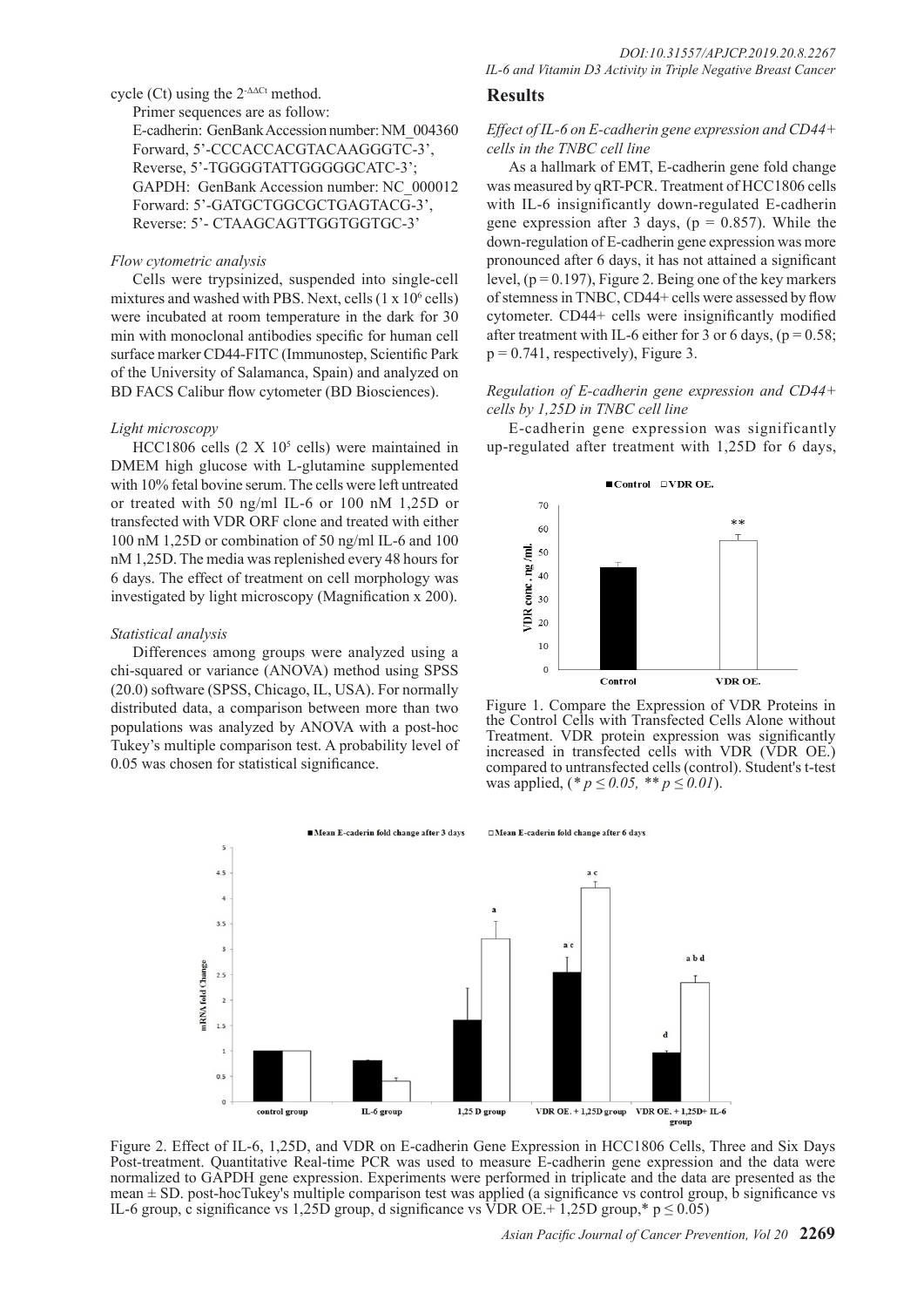

Figure 3.Effect of IL-6, 1,25D, and VDR on CD44+ Cells in HCC1806 Cells, Three and Six Days Post-Treatment. A . Representative histogram from flow cytometry in control and treated cells after 3 and 6 days are shown. B. The average percentage of CD44+ cells from triplicate measurements are represented as bar graphs to show the difference between control and treated groups. The data are presented as the mean ± SD. post-hoc Tukey's multiple comparison test was applied (a significance vs control group, b significance vs IL-6 group, c significance vs 1,25D group, d significance vs VDR OE.+ 1,25D group,\*  $p \le 0.05$ )



Figure 4. Representative Photographs of Treated Cells Six Days Post-Treatment. A. Control group: untreated cells. B. IL-6 group: HCC1806 cells were treated with 50 ng/ml IL-6 for 6 days. C. 1,25 D group: HCC1806 cells were treated with 100 nM 1,25D. D. VDR OE. + 1,25D group: HCC1806 were transfected with VDR and treated with 100 nM 1,25D. E. VDR OE. + 1,25D + IL-6 group: HCC1806 were transfected with VDR and treated with 100 nM 1,25D and 50 ng/ml IL-6. The media was replenished every 2 days for 6 days. The effect of treatment on cell morphology was investigated by light microscopy (Magnification x 200).

 $(p = 0.0001)$ , Figure 1. Meanwhile, CD44+ cells were significantly reduced after treatment with 1,25D either for 3 or 6 days,  $(p = 0.002; p = 0.0001$ , respectively), Figure 2.

# *Genetic Manipulation of VDR expression in the TNBC cell line*

VDR protein expression was significantly upregulated (25%), in VDR OE. (VDR overexpressed) groups,  $(p = 0.008)$ , Figure (1). Overexpression of VDR in HCC1806 cells and treatment with 1,25D significantly up-regulated E-cadherin gene expression compared to untransfected cells treated with 1,25D after 3 or 6 days,  $(p = 0.004; p = 0.016$ , respectively), Figure (2). Besides, overexpression of VDR resulted in a significant reduction in CD44+ cells compared to untransfected cells after treatment with 1,25D for 6 days,  $(p = 0.0001)$ , Figure 3.

## *Effect of a combination of IL-6 and 1,25D in TNBC cells transfected with VDR*

Overexpression of VDR and treatment with a combination of 1,25D and IL-6 significantly up-regulated E-cadherin gene expression in transfected cells treated with the combination compared to untransfected cells treated with IL-6 alone after 6 days,  $(p = 0.0001)$ , Figure (2). Meanwhile, CD44+ cells were significantly reduced in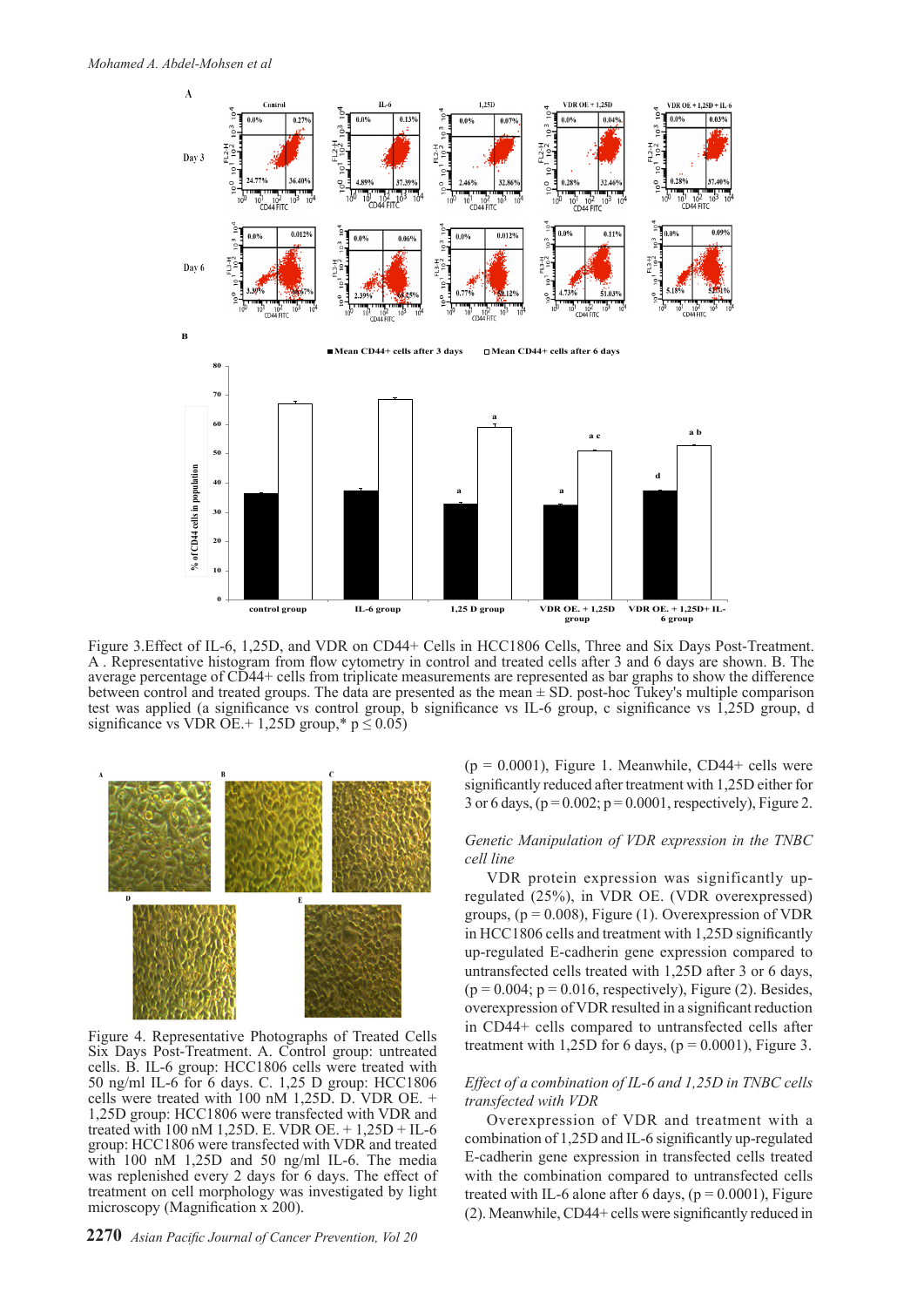transfected cells treated with the combination compared to untransfected cells treated with IL-6 alone after 6 days,(p  $= 0.0001$ ), Figure 3.

On the other hand, overexpression of VDR and treatment with combination of 1,25D and IL-6 significantly down-regulated E-cadherin gene expression compared to transfected cells treated with 1,25D alone either for 3 or 6 days,  $(p = 0.0001)$ , Figure (2). Moreover, CD44+ cells were significantly increased in transfected cells treated with the combination compared to transfected cells treated with 1,25D alone after 3 days,  $(p = 0.0001)$ , Figure 3.

#### *Morphological changes after treatment*

No significant morphological changes were seen in treated cells after 6 days compared to control, Figure 4.

## **Discussion**

Previously, it has been suggested that E-cadherin could be an independent prognostic marker in TNBC (Shen et al., 2016). Thus, the frequent lymph node metastasis associated with TNBC was explained by the loss of cell-cell adhesion due to E-cadherin down-regulation (Yang et al., 2017). Sullivan et al., (2009) have reported that IL-6 induced EMT and decreased E-cadherin in different breast cancer cell lines through activation of JAK2-STAT3 signaling pathway. Thus, IL-6 has been shown to regulate breast cancer stemness and the maintenance of a stable equilibrium between cancer stem cells and non-stem cancer cells (Iliopoulos et al., 2011). Also, the Induction of EMT by IL-6 was associated with the generation of CD44+ cells in the epithelial-like T47D breast cancer cells (Xie et al., 2012). However, Asgeirsson et al., (1998) demonstrated the anti-adhesive effects of IL-6 in the ER+ breast cancer cell lines, but not the ER- breast cancer cell line MDA-MB-231. Thus, responsiveness to IL-6 is closely related to ER and PR expression with hormonesensitive breast cancer cells being more responsive than hormone insensitive cells (Espinoza et al., 2016). Also, Hartman et al., (2013) suggested that the growth of TNBC cells depends on the autocrine production of IL-6 and IL-8 in these cells. The present study showed that exogenous recombinant IL-6 has no significant effect either on E-cadherin gene expression or CD44+ cells in the TNBC HCC1806 cell line. Also, no morphological changes were observed after treatment with IL-6. This may be explained by the suggestion that exogenous IL-6 has a low effect on ER- breast cancer cell lines due to the autocrine production of IL-6 in these cells (Chavey et al., 2007).

A compelling body of evidence supports reciprocal regulation between the active vitamin D derivative, 1,25D and EMT (Larriba et al., 2016). Lopes et al., (2012) demonstrated that 1,25D can promote de novo E-cadherin re-expression in TNBC cells. Also, several studies have reported that 1,25D can inhibit TGFβ mediated EMT in different cancer types (Upadhyay et al., 2013; Fischer and Agrawal, 2014). This may explain the significant up-regulation of E-cadherin gene expression in HCC1806 cell line treated with 1,25D which may be through demethylation of E-cadherin promotor, inhibition of EMT-inducers or inhibition of the expression of EMT-

transcription factors (Larriba et al., 2016). However, no morphological changes were observed after treatment with 1,25D. This may be explained by the suggestion that cadherin switching isn't essential for the morphological changes associated with EMT (Maeda et al., 2005). Additionally, So et al., (2013) showed that 1,25D repressed CD44+ cells with inhibition of invasion in basal-like breast cancer. Besides, Wahler et al., (2015) found that 1,25D can reduce mammosphere formation and down-regulate the expression of breast cancer stem cell phenotype CD44+/ CD24-. The results of the present study may support that 1,25D can repress CD44+ cells which may result in inhibition of breast cancer invasion.

It is well known that 1,25D exerts the majority of its biological activities by binding to VDR (Ryan et al., 2015). However, Costa et al., (2009) found that the growthinhibitory effect of 1,25D was not significantly reduced after complete knockdown of VDR in MCF-7 cells by VDR siRNA. Conversely, Pervin et al., (2013) showed that over-expression of VDR gene expression was associated with a significant increase in E-cadherin expression in mammosphere culture. Moreover, LaPorta et al., (2014) conducted a genomic study in a mouse mammary tumor model of TNBC which showed that 1,25D failed to alter gene expression after knockdown of VDR. Besides, So et al., (2013) showed that the repression of CD44 expression induced by 1,25D was blocked by siRNA VDR. The present study provides a direct effect of manipulation of VDR expression by over-expression of VDR in HCC1806 breast cancer cell line which was associated with more up-regulation of E-cadherin gene expression and reduction in CD44+ cells. Collectively, this may point out that the regulation of E-cadherin and CD44 expression by 1,25D is apparently a VDR-dependent event.

In addition, the role of 1,25D and VDR was studied in the presence of the pro-inflammatory cytokine, IL-6. The significant up-regulation of E-cadherin gene expression and the reduction in CD44+ cells in transfected cells with VDR treated with a combination of 1,25D and IL-6 compared to untransfected cells treated with IL-6 alone may support the role of 1,25D and VDR in the regulation of E-cadherin and CD44 expression.

Surprisingly, there was significant down-regulation in E-cadherin gene expression and a significant increase in CD44+ cells in transfected cells treated with the combination compared to transfected cells treated with 1,25D alone. Although IL-6 alone has no significant effect in HCC1806 cells, it significantly suppressed the effects of 1,25D and VDR in these cells. This may support the suggestion that the presence of pro-inflammatory cytokines as IL-6 in the tumor microenvironment has a negative feedback effect on the antitumor activity of 1,25D (Hummel et al., 2014).

In conclusion, IL-6 insignificantly induced EMT and has no effect on stemness in TNBC cells. In contrast, 1,25D may have an inhibitory effect on EMT and stemness in TNBC cells, which is enhanced by overexpression of VDR. The present study may point out the possible role of IL-6 in the breast tumor microenvironment in inhibiting the antitumor activity of 1,25D through the suppression of 1,25D signaling pathway in EMT and stemness.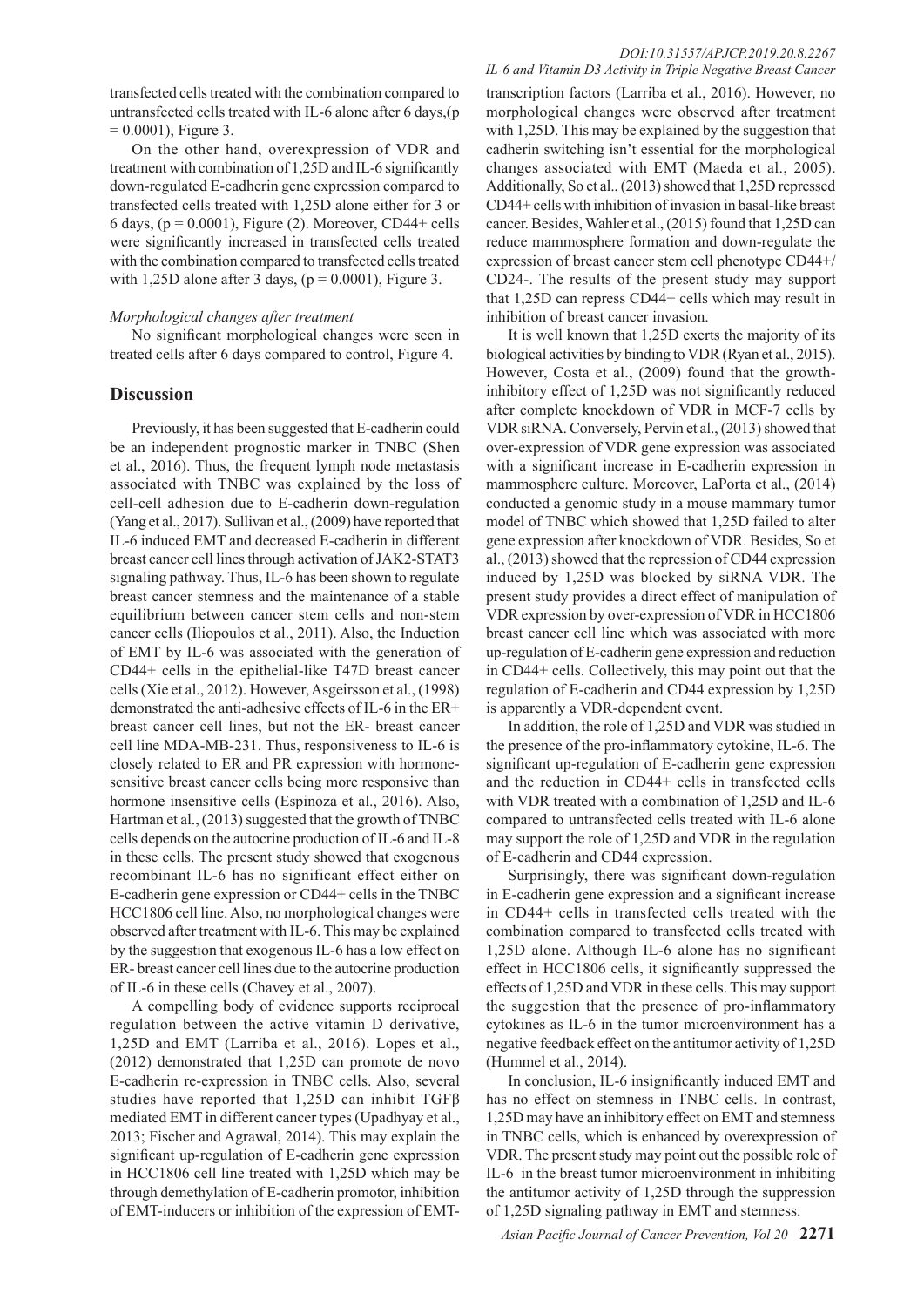# **Acknowledgments**

The research wasn't supported from any agencies.

## *Statement of funding*

This research did not receive any specific grant from funding agencies in the public, commercial, or not-forprofit sectors.

*Statement conflict of Interest*

The authors declare no conflict of interest.

# **References**

- Aponte PM, Caicedo A (2017). Stemness in cancer: Stem cells, cancer stem cells, and their microenvironment. *Stem Cells Int*, **2017**, 5619472.
- Asgeirsson KS, Olafsdottir K, Jonasson JG, et al (1998). The effects of IL-6 on cell adhesion and e-cadherin expression in breast cancer. *Cytokine*, **10**, 720-8.
- Chavey C, Bibeau F, Gourgou-Bourgade S, et al (2007). Oestrogen receptor negative breast cancers exhibit high cytokine content. *Breast Cancer Res*, **9**, R15.
- Chou Y-S, Yang M-H (2015). Epithelial-mesenchymal transition-related factors in solid tumor and hematological malignancy. *J Chin Med Assoc*, **78**, 438-45.
- Corallino S, Malabarba MG, Zobel M, et al (2015). Epithelial-to-mesenchymal plasticity harnesses endocytic circuitries. *Front Oncol*, **5**, 45.
- Costa JL, Eijk PP, van de Wiel MA, et al (2009). Anti-proliferative action of vitamin D in MCF7 is still active after siRNA-VDR knock-down. *BMC Genomics*, **10**, 499.
- Espinoza JA, Jabeen S, Batra R, et al (2016). Cytokine profiling of tumor interstitial fluid of the breast and its relationship with lymphocyte infiltration and clinicopathological characteristics. *Oncoimmunology*, **5**, e1248015.
- Ferlay J, Soerjomataram I, Dikshit R, et al (2015). Cancer incidence and mortality worldwide: sources, methods and major patterns in GLOBOCAN 2012. *Int J Cancer*, **136**, E359-86.
- Fischer KD, Agrawal DK (2014). Vitamin D regulating TGF-beta induced epithelial-mesenchymal transition. *Respir Res*, **15**, 146.
- Guan X (2015). Cancer metastases: challenges and opportunities. *Acta Pharm Sin B*, **5**, 402-18.
- Gyamfi J, Eom M, Koo J-S, et al (2018). Multifaceted roles of interleukin-6 in adipocyte-breast cancer cell interaction. *Transl Oncol*, **11**, 275-85.
- Hartman ZC, Poage GM, den Hollander P, et al (2013). Growth of triple-negative breast cancer cells relies upon coordinate autocrine expression of the proinflammatory cytokines IL-6 and IL-8. *Cancer Res*, **73**, 3470-80.
- Hummel DM, Fetahu IS, Groschel C, et al (2014). Role of proinflammatory cytokines on expression of vitamin D metabolism and target genes in colon cancer cells. *J Steroid Biochem Mol Biol*, **144**, 91-5.
- Ibrahim AS, Khaled HM, Mikhail NN, et al (2014). Cancer incidence in egypt: results of the national population-based cancer registry program. *J Cancer Epidemiol*, **2014**, 437971.
- I Iliopoulos D, Hirsch HA, Wang G, et al (2011). Inducible formation of breast cancer stem cells and their dynamic equilibrium with non-stem cancer cells via IL6 secretion. *Proc Natl Acad Sci U S A*, **108**, 1397-402.
- Jeon S-M, Shin E-A (2018). Exploring vitamin D metabolism and function in cancer. *Exp Mol Med*, **50**, 20
- Johnson DE, O'Keefe RA, Grandis JR (2018). Targeting the

IL-6/JAK/STAT3 signalling axis in cancer. *Nat Rev Clin Oncol*, **15**, 234-48.

- Lambert AW, Pattabiraman DR, Weinberg RA (2017). Emerging biological principles of metastasis. *Cell*, **168**, 670-91.
- LaPorta E, Welsh J (2014). Modeling vitamin D actions in triple negative/basal-like breast cancer. *J Steroid Biochem Mol Biol*, **144**, 65-73.
- Larriba MJ, Garcia de Herreros A, Munoz A (2016). Vitamin D and the epithelial to mesenchymal transition. *Stem Cells Int*, **2016**, 6213872.
- Lecuit T, Yap AS (2015). E-cadherin junctions as active mechanical integrators in tissue dynamics. *Nat Cell Biol*, **17**, 533-9.
- Lopes N, Carvalho J, Duraes C, et al (2012). 1Alpha, 25-dihydroxyvitamin D3 induces de novo E-cadherin expression in triple-negative breast cancer cells by CDH1-promoter demethylation. *Anticancer Res*, **32**, 249-57.
- Maeda M, Johnson KR, Wheelock MJ (2005). Cadherin switching: essential for behavioral but not morphological changes during an epithelium-to-mesenchyme transition. *J Cell Sci*, **118**, 873-87.
- Mittal S, Brown NJ, Holen I (2018). The breast tumor microenvironment: role in cancer development, progression and response to therapy. *Expert Rev Mol Diagn*, **18**, 227-43.
- P Pervin S, Hewison M, Braga M, et al (2013). Down-regulation of vitamin D receptor in mammospheres: implications for vitamin D resistance in breast cancer and potential for combination therapy. *PLoS One*, **8**, e53287-e.
- Ryan JW, Anderson PH, Morris HA (2015). Pleiotropic activities of Vitamin D receptors - adequate activation for multiple health outcomes. *Clin Biochem Rev*, **36**, 53-61.
- Senbanjo LT, Chellaiah MA (2017). CD44: A multifunctional cell surface adhesion receptor is a regulator of progression and metastasis of cancer cells. *Front Cell Dev Biol*, **5**, 18.
- Shen T, Zhang K, Siegal GP, et al (2016). Prognostic value of E-Cadherin and beta-Catenin in triple-negative breast cancer. *Am J Clin Pathol*, **146**, 603-10.
- Shima H, Yamada A, Ishikawa T, et al (2017). Are breast cancer stem cells the key to resolving clinical issues in breast cancer therapy?. *Gland Surg*, **6**, 82-8.
- Sikandar SS, Kuo AH, Kalisky T, et al (2017). Role of epithelial to mesenchymal transition associated genes in mammary gland regeneration and breast tumorigenesis. *Nat Commun*, **8**, 1669.
- So JY, Smolarek AK, Salerno DM, et al (2013). Targeting CD44-STAT3 signaling by Gemini vitamin D analog leads to inhibition of invasion in basal-like breast cancer. *PLoS One*, **8**, e54020-e.
- Sullivan NJ, Sasser AK, Axel AE, et al (2009). Interleukin-6 induces an epithelial-mesenchymal transition phenotype in human breast cancer cells. *Oncogene*, **28**, 2940-7.
- Upadhyay SK, Verone A, Shoemaker S, et al (2013). 1,25-Dihydroxyvitamin D3 (1,25(OH)2D3) Signaling Capacity and the Epithelial-Mesenchymal Transition in Non-Small Cell Lung Cancer (NSCLC): Implications for Use of 1,25(OH)2D3 in NSCLC Treatment. *Cancers (Basel)*, **5**, 1504-21.
- Vergara D, Simeone P, Franck J, et al (2016). Translating epithelial mesenchymal transition markers into the clinic: Novel insights from proteomics. *EuPA Open Proteom*, **10**, 31-41.
- Wahler J, So JY, Cheng LC, et al (2015). Vitamin D compounds reduce mammosphere formation and decrease expression of putative stem cell markers in breast cancer. *J Steroid Biochem Mol Biol*, **148**, 148-55.
- Wu J, Izpisua Belmonte JC (2016). Stem cells: A renaissance in human biology research. *Cell*, **165**, 1572-85.